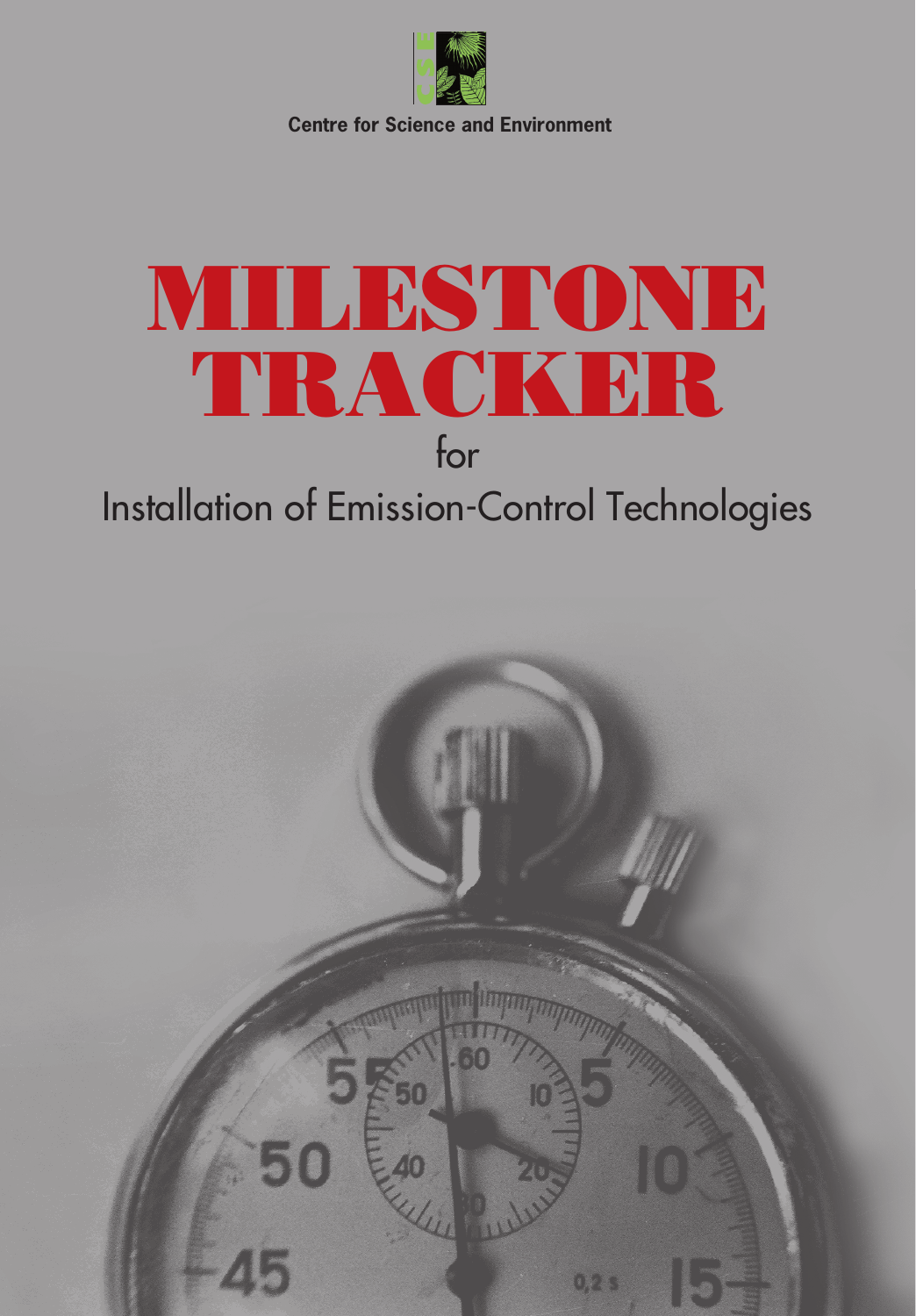#### **Research director:** Priyavrat Bhati

**Writer:** Rohit Pathania, Randhir Kr. Gupta, Pranav Phadke, Soundaram Ramanathan

**Editor:** Archana Shankar

**Design and cover:** Ajit Bajaj

**Layout:** Kirpal Singh

#### **Production:** Rakesh Shrivastava and Gundhar Das

**Disclaimer:** *The analysis/timelines mentioned in this document have been made based on the inputs provided by various technology suppliers. CSE claims no responsibility for any discrepancies in the reported data.*

*Also, the views/analysis expressed in this report/document do not necessarily reflect the views of Shakti Sustainable Energy Foundation. The Foundation also does not guarantee the accuracy of any data included in this publication, nor does it accept any responsibility for the consequences of its use.*

#### An initiative supported by



*CSE is grateful to Shakti Sustainable Energy Foundation for their support. Shakti Sustainable Energy*  Foundation works to strengthen the energy security of the country by aiding the design and *implementation of policies that encourage energy efficiency, renewable energy and sustainable transport solutions, with an emphasis on sub sectors with the most energy saving potential. Working together with policy makers, civil society, academia, industry and other partners, The Foundation takes concerted action to help chart out a sustainable energy future for India (www.shaktifoundation.in).*



#### © 2018 Centre for Science and Environment

Material from this publication can be used, but with acknowledgement.

**Citation**: Priyavrat Bhati, Rohit Pathania, Randhir Kr. Gupta, Pranav Phadke, and Soundaram Ramanathan, 2018, *Milestone Tracker for Installation of Emission-Control Technologies*, Centre for Science and Environment, New Delhi.

#### Published by Centre for Science and Environment

41, Tughlakabad Institutional Area New Delhi 110 062 Phones: 91-11-40616000 Fax: 91-11-29955879 E-mail: cse@cseindia.org Website: www.cseindia.org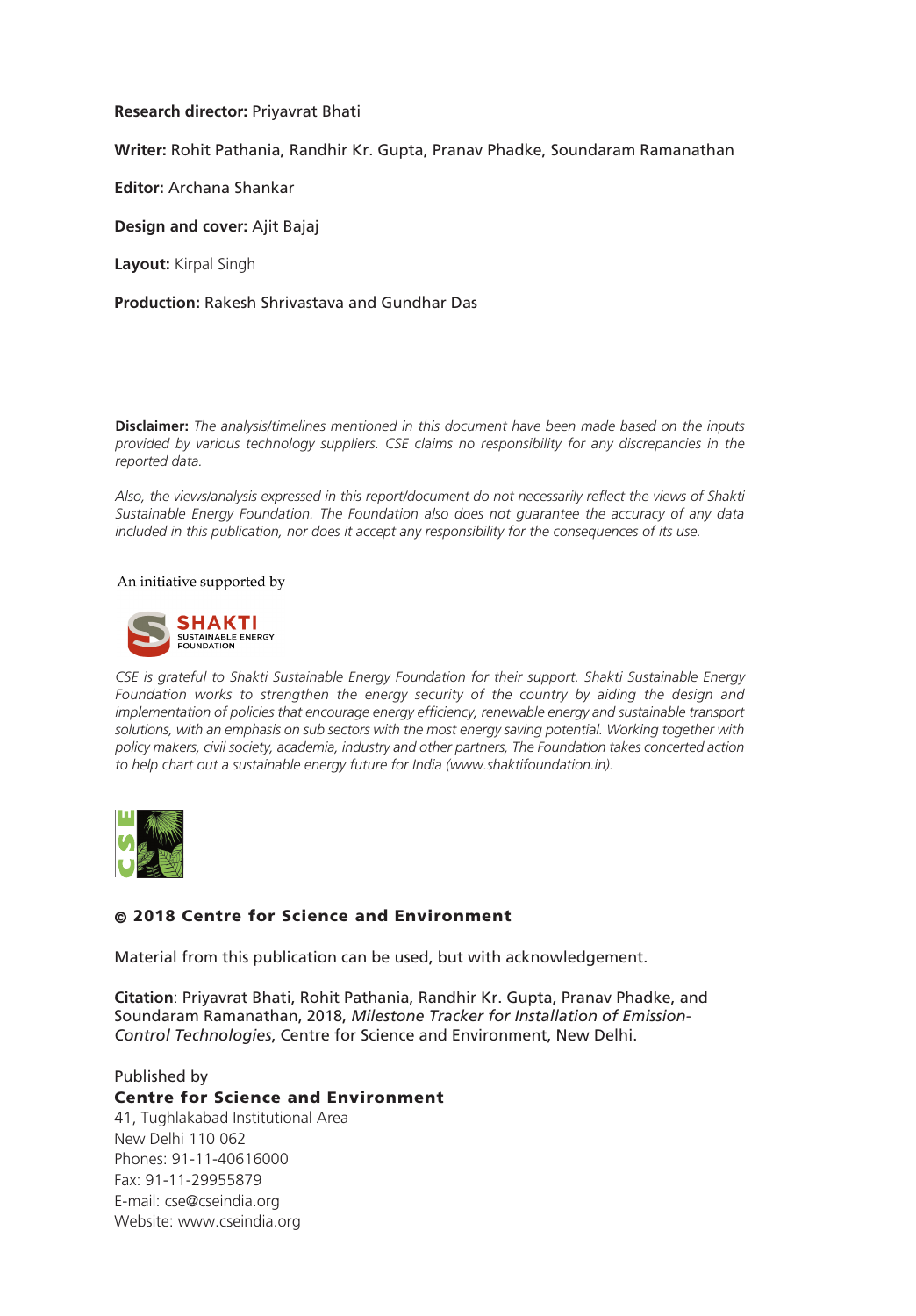### 1. INTRODUCTION

The Ministry of Environment, Forest and Climate Change (MoEF&CC) revised the environmental standards for coal-based thermal power stations in 2015. The deadline to comply with the standards expired in 2017; no progress was however made by the industry. The Ministry of Power (MoP) and Central Electricity Authority (CEA) prepared a phasing plan for implementation of emission control technologies. The plan however was heavily back loaded with about 70 per cent capacity achieving compliance only in 2021-22. The MoP claimed that the revised deadline was determined by assessing the time required to install pollution control equipment.

Early this year, the Supreme Court of India took notice of non-compliance of coal-fired thermal power plants with the 2015 environmental norms. Power plants within 300 km of the Delhi-NCR region were identified as a key source of air pollution. The Supreme Court noted the deliberate pushback from the industry on the issue of compliance with the norms, and directed the MoP and MoEF&CC to submit action plans to implement the standards. In December 2017, the Central Pollution Control Board (CPCB) sent Section 5 directions to all coal-based power plants, allotting timelines for compliance as per the CEA's phasing plan. CPCB's notices, however, accelerated the timeline for compliance till December 2019 for plants based within a radius of 300km of Delhi-NCR.

There is little clarity, however, on the monitoring mechanism that should be adopted by the MoEF&CC and CPCB to track implementation progress. Part of the problem lies with the complexity of the project management process, and any perusal would be time consuming in its present form. It is hence necessary to identify appropriate and clear milestones in the process of implementation. This can ensure that the bottlenecks are swiftly identified and the process runs in a timely fashion. It will also allow the regulators to take any remedial/ enforcement action in case of delays during implementation as against waiting till the end.

Centre for Science and Environment (CSE) in consultation with industry experts and manufacturers has prepared this milestone document to aid the process. This is an attempt to capture the key steps which, when verified on the ground, can give a good picture of the progress made by the power stations towards compliance. While the identified milestones would not be definitive, they would simplify the supervision and enable efficient oversight of the various projects.

It is advisable that regulators ensure that projects are monitored at least every two months in the case of short projects, every three months in medium-duration projects and once in four months in long-duration projects. Short-duration projects are those with work allocation for six to eight months, such as minor ESP modification, low-NO<sub>x</sub> burner and OFA installation, and combustion optimization. Medium-duration projects are those with work allocation for at least a year, such as ESP upgradation, dry sorbent injection (DSI); and long-duration projects with about two years work allocation like FGD installation. Identification of about four to five critical stages can help regulators monitor the installation of pollution-control technology and assess its progress.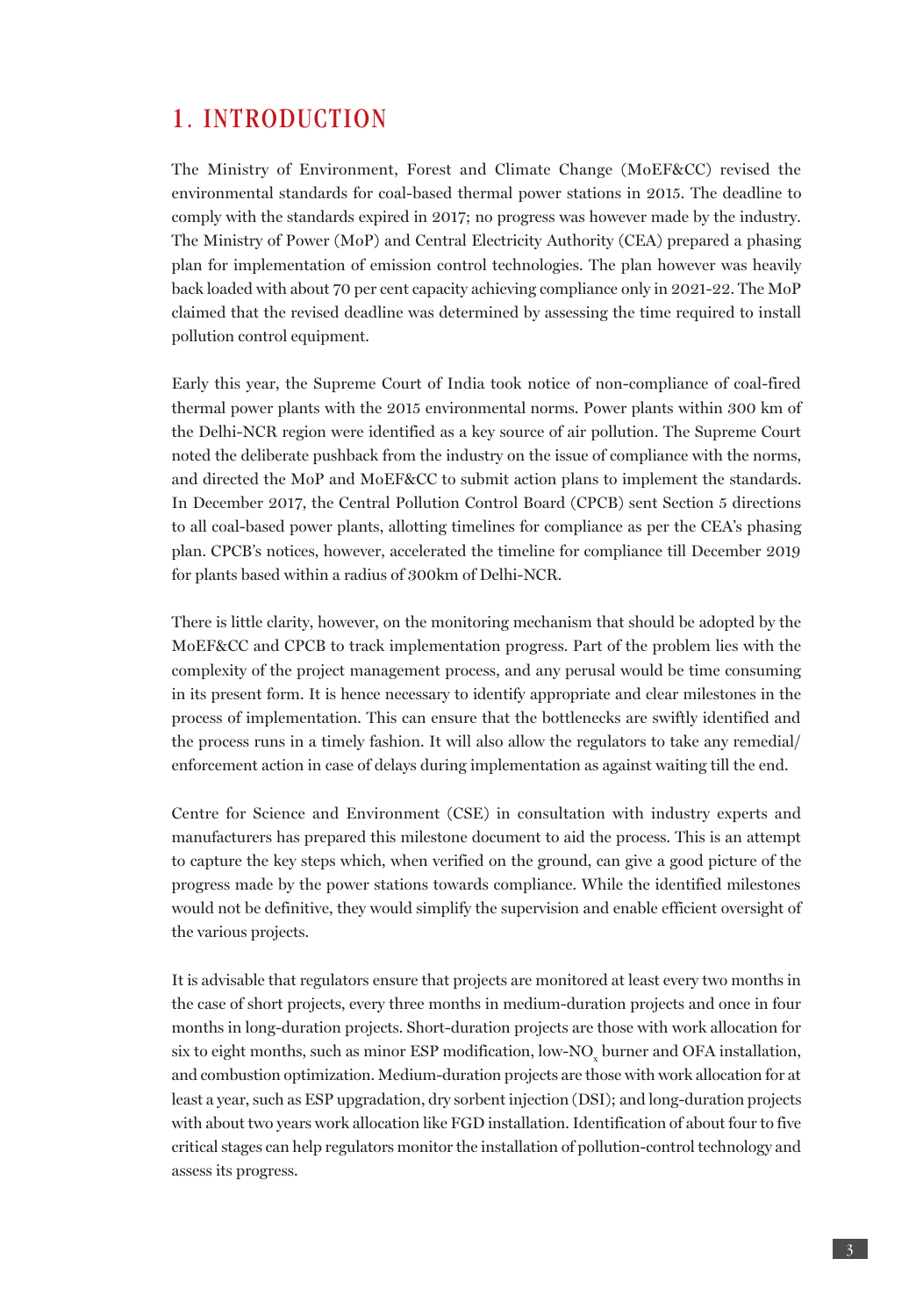## 2. CONTROLLING PARTICULATE MATTER (PM)

CPCB through their Section 5 directions have asked 163 GW of capacity to comply with the particulate matter standards. According to RPC plans, 121 GW of capacity is compliant with the PM norms; 13 GW of capacity requires upgradation of their electrostatic precipitators (ESPs). About 40 GW of capacity plans to achieve the PM norms by installing sulphur dioxide control measures, particularly flue gas desulphurization (FGD) systems. However, that is not an advisable strategy as it can damage the internal FGD system such ducting and absorber tank and may affects quality of gypsum (a useful byproduct of FGD). Plants should instead look at upgrading their ESPs. These minor upgradations needed for ESPs can be done in the following two ways:

- 1) Conversion to the Switch Mode Power Supply (SMPS) system or
- 2) Adding filtering channels

Minor upgradations can generally be completed in six months (see *Table 2.1: Milestone for ESP retrofit for compliance with PM standards*). These can be assessed every two months by regulators to oversee progress at the power station.

For 13 GW of capacity, which needs major upgradation work for ESPs, the upgradations would involve:

- 1) Addition of more fields in existing ESPs or
- 2) Converting a few fields to hybrid filters.

While the process of retrofits has milestones similar to the minor upgradations, they require much more time. In such a case, the regulator should opt for a monitoring frequency of six months to observe the progress.

Power plants have had more than two years to comply with the norms. Hence, power stations should have at least completed prefeasibility studies to identify the ESP upgrades/retrofits that are required. Regulators should ask for such reports from the power stations.

Any ESP upgradation/retrofit project can be monitored by checking for activity at the following major stages:

1. **Vendor/manufacturer selection:** Power stations usually select the appropriate vendor through bidding though the pace of the process may vary (e.g. NTPC finalized tenders for Dadri and Aravalli-Jhajjhar within a month). Once a vendor is selected, the station issues a 'note to proceed' and pays an advance amount.

Regulators should therefore check and insist at the start of the monitoring plan (at the beginning of Month 1) for details on the vendor selected by the station and the note to proceed.

- 2. **Detailed engineering report:** Once the vendor has been selected, discussions are held about the equipment to be purchased, sub-vendor availability etc. This culminates in the generation of a Detailed Engineering Report. The regulator may ask at this stage (after two to six months, depending on the project) for the Detailed Engineering Report with information on sub-vendors, shortlisted material, and their pricing.
- 3. **Supply of equipment at the site:** Once the Detailed Engineering Report is generated, site mobilization starts. Equipment is supplied usually around month 3–6. The regulator can take the following steps: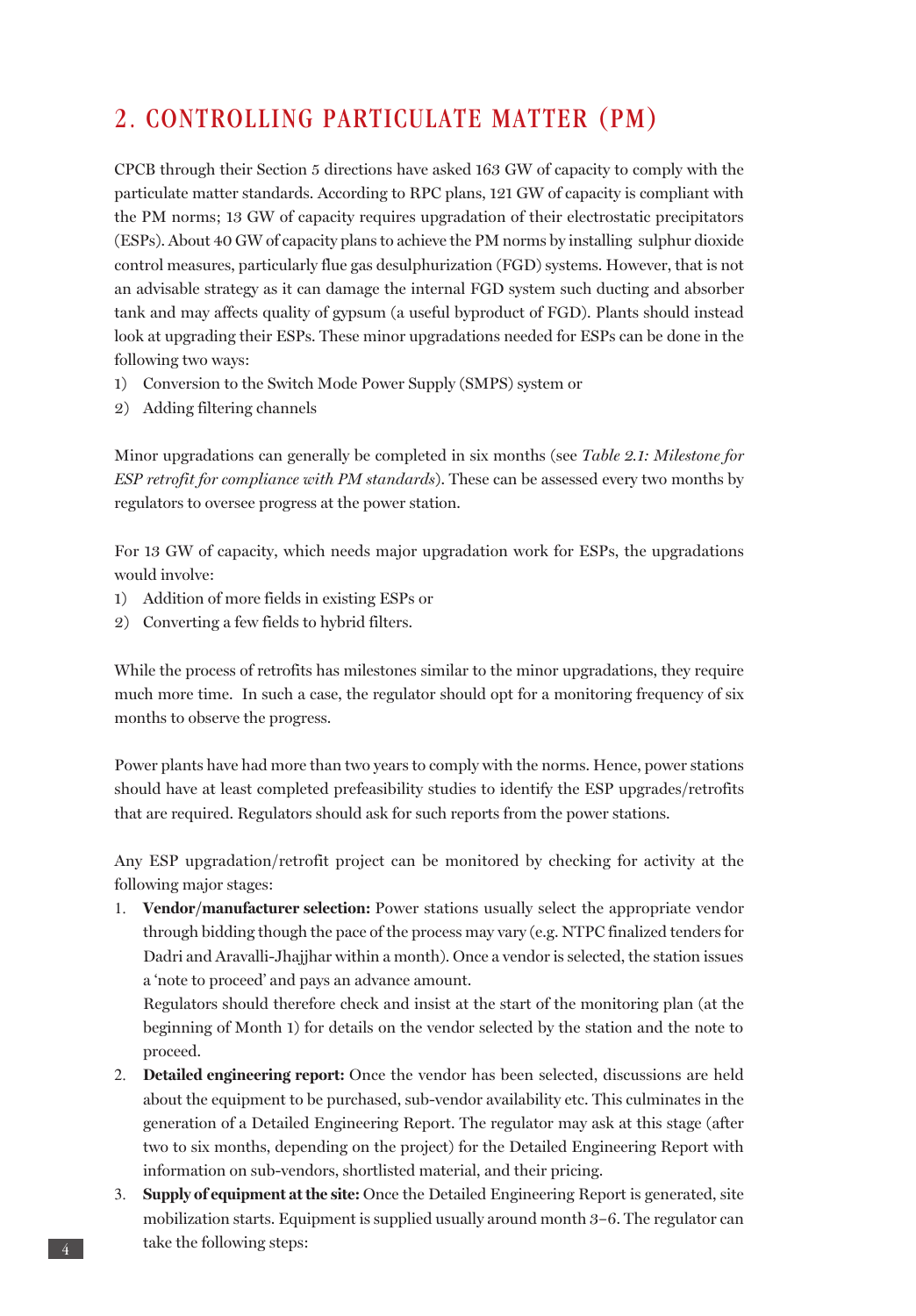- Inspection of equipment such as collector/emitter electrode, transformer, and civil construction materials available at the site. These can be verified against the list of shortlisted materials identified previously in the pre-feasibility/detailed engineering.
- Inspection of the attendance registers to verify the presence of the manufacturers working at the site.
- 4. **Erection:** This stage marks the completion of the retrofit/upgradation work. In the case of minor upgradation, the work ideally is complete within two months. Major works, however, take around 18 months.
- 5. **PG test results:** A performance guarantee (PG) test is conducted by the manufacturer to ascertain the performance of the equipment as per the contract orders. The regulator can ask for a copy of the performance and guarantee test report to ensure if the equipment is complying with the norms.

#### TABLE 2.1: MILESTONES FOR ESP RETROFIT FOR COMPLIANCE WITH PM **STANDARDS**

| S. no.                  | <b>Major milestone</b>                 | <b>Start month</b> | <b>Stop month</b> | <b>Months taken</b> |
|-------------------------|----------------------------------------|--------------------|-------------------|---------------------|
| $\mathbf{1}$            | Conventional method for each pass      |                    |                   | 14                  |
| a)                      | <b>Basic engineering</b>               | $\mathbf{1}$       | $\overline{2}$    | $\overline{2}$      |
| b)                      | Detailed engineering                   | 1                  | 6                 | 6                   |
| c)                      | Manufacture and delivery of equipments | 3                  | 12                | 10                  |
| d)                      | Dismantling and erection               | 5                  | 13                | 9                   |
| e)                      | Trial and PG test                      | 14                 | 14                | 1                   |
| $\overline{2}$          | <b>Conversion to hybrid filters</b>    |                    |                   | 18                  |
| a)                      | <b>Basic engineering</b>               | 1                  | 4                 | 4                   |
| b)                      | Detailed engineering                   | $\overline{3}$     | 6                 | 4                   |
| $\mathsf{c}$            | Manufacture and delivery of equipments | 5                  | 13                | 9                   |
| d)                      | Erection (civil and structural work)   | 12                 | 16                | 5                   |
| e)                      | Trial and PG test                      | 17                 | 18                | $\overline{2}$      |
| $\overline{\mathbf{3}}$ | <b>Conversion to SMPS system</b>       |                    |                   | 4                   |
| a)                      | <b>Basic engineering</b>               | 1                  | 1                 | 1                   |
| b)                      | Detailed engineering                   | 1                  | $\overline{2}$    | $\overline{2}$      |
| c)                      | Manufacture and delivery of equipments | $\overline{2}$     | 4                 | 3                   |
| d)                      | Erection (civil and structural work)   | 4                  | 4                 | 1                   |
| e)                      | Trial and PG test                      | 4                  | 4                 | 1                   |
| $\overline{\mathbf{4}}$ | Adding filtering channel system        |                    |                   | 5                   |
| a)                      | <b>Basic engineering</b>               | 1                  | 1                 | 1                   |
| b)                      | Detailed engineering                   | 1                  | $\overline{2}$    | $\overline{2}$      |
| c)                      | Manufacture and supply of equipments   | $\overline{2}$     | 3                 | $\overline{2}$      |
| d)                      | Erection (civil and structural work)   | 4                  | 5                 | $\overline{2}$      |
| e)                      | Trial and PG test                      | 5                  | 5                 | 1                   |

It is important to note that the timeline for upgrading one pass has been listed here. However, retrofit of subsequent passes takes less time. Almost all these activities for the second pass can be taken up in parallel, and get completed about four to six months after the upgradation of the first pass has been completed.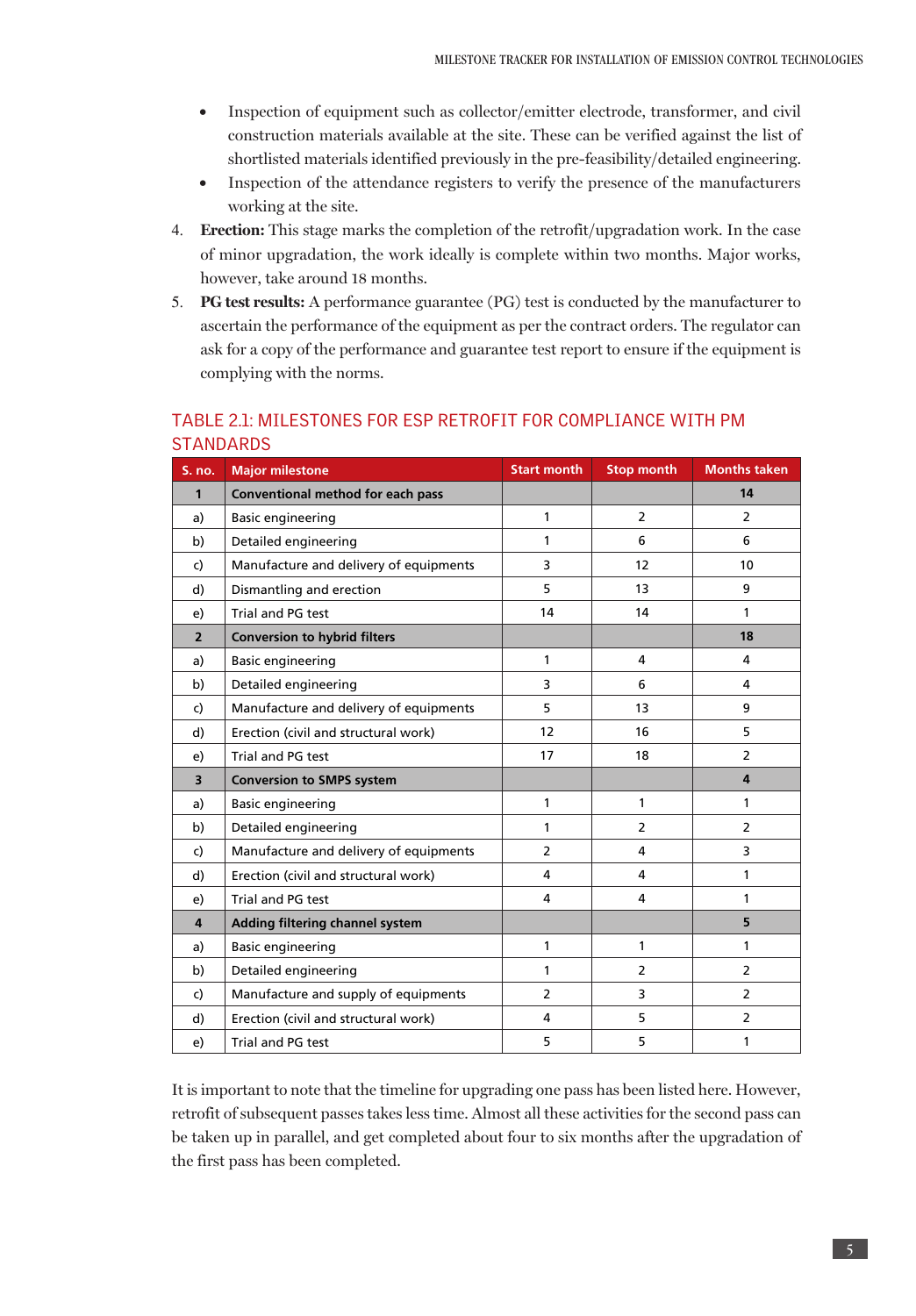# 3. CONTROLLING SULPHUR DIOXIDE

As per the roadmap identified under CPCB's Section 5 directions, 163.4 GW of thermal power capacity will instal sulphur dioxide control measures, with the focus on flue gas desulphurization systems. The roadmap is divided over a period of five years, with a significant capacity being asked to comply only by 2021–22 (see *Table 3.1: FGD Installation Roadmap Identified by the CPCB*). CSE believes that the FGD requirement is excessive, especially for units of less than 500 MW capacity; these smaller units should be opting for alternatives such as dry sorbent injection, which require less investment and time. Therefore, the milestones to be tracked should differentiate between the technologies to be installed. These are discussed below.

|                           | .                   |                      |
|---------------------------|---------------------|----------------------|
| <b>Timeline</b>           | <b>No. of units</b> | <b>Capacity (GW)</b> |
| Immediately               | 30                  | 3.6                  |
| 2018                      | 1                   | 0.5                  |
| 2019                      | 33                  | 14.4                 |
| 2020                      | 43                  | 22.3                 |
| 2021                      | 162                 | 59.7                 |
| 2022                      | 171                 | 62.2                 |
| No comments given by CPCB | $\overline{4}$      | 0.6                  |
| <b>Total</b>              | 444                 | 163.4                |

#### TABLE 3.1: FGD INSTALLATION ROADMAP IDENTIFIED BY THE CPCB The timeline is heavily backloaded—120 GW has to comply by 2021 and 2022

Source: Centre for Science and Environment, 2018

#### Flue Gas Desulphurization (FGD)

As per our assessment, about 111 GW of capacity, comprising unit sizes over 500 MW, may require installation of FGD systems to meet the new standards. FGD retrofit is the most expensive retrofit. The process is time consuming as there are a large number of equipments involved. The FGD system requires civil foundation—a major reason for the construction to be time consuming. In ideal situations, the construction of FGD takes two years (see *Table 3B: FGD construction*). A close oversight by regulators would be necessary at each four-month interval to ascertain progress and speed up implementation. Key component installations and other works should be monitored at various stages.

During the documentation phase, power stations undertake the necessary paperwork that can enable the construction of an FGD. At this juncture, the following milestones can be tracked:

- 1. At the beginning of Month 1, details of 'award of contract' and token advance to the Original Equipment Manufacturer (OEM) can be asked.
- 2. Site mobilization and draft of the detailed engineering report with information on layout, construction of Gantt chart etc. should be available at the end of Month 7.

While these preconstruction activities are expected to take up to seven months, companies can innovate to reduce this time period by using their in-house project management. NTPC awarded the FGD contract for its Dadri Power station in a very short span of time—other companies could be asked to employ NTPC's best practices.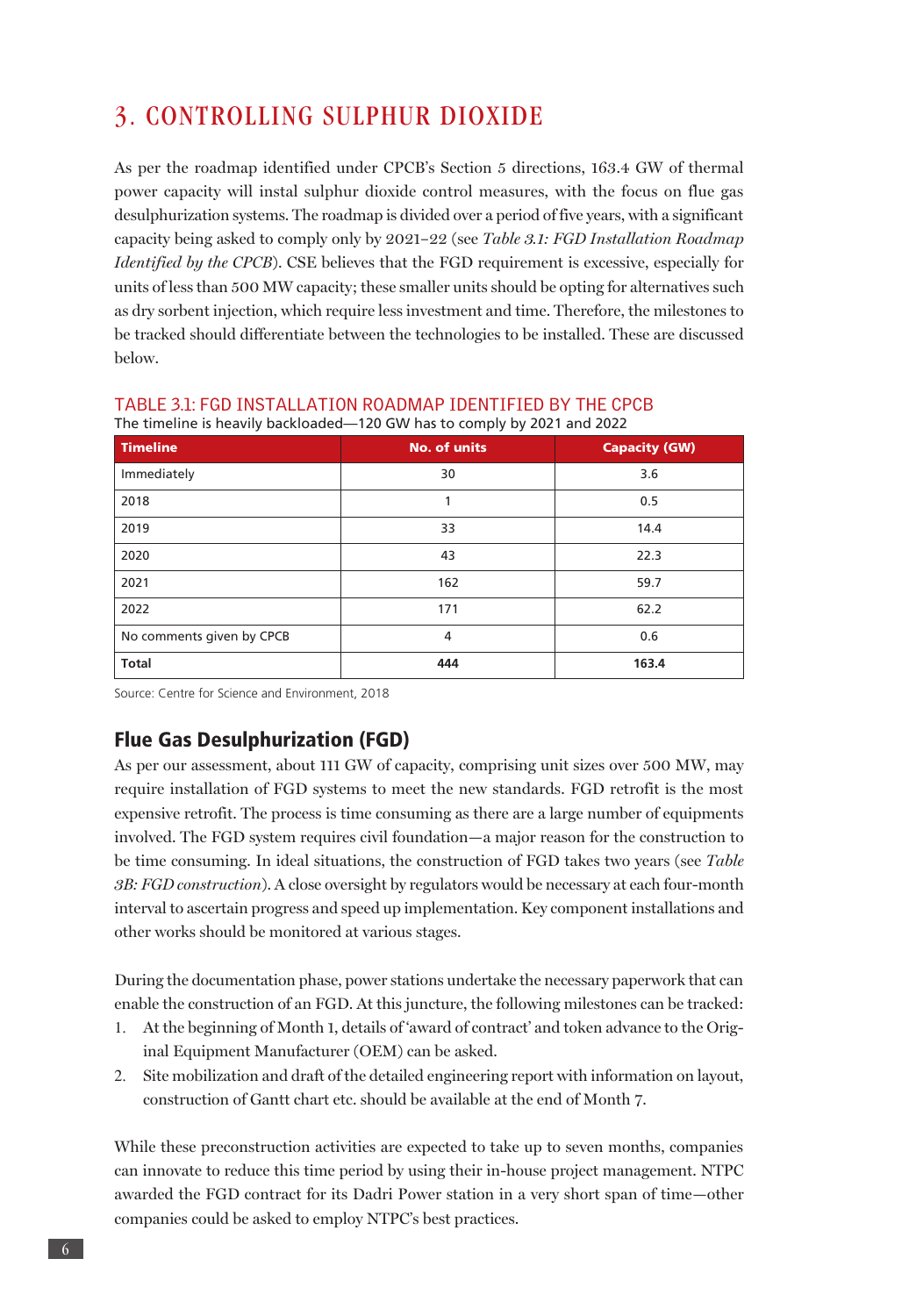Post the documentation and mobilization, civil work starts. It takes a total of 24 months to instal and commission FGD system. The key milestones, which can be physically verified at the site, to be considered at such a stage are as follows:

- 1. By the end of Month 6, civil foundation should be completed.
- 2. At the end of the Month 15, Control and Instrumentation and electrical works are completed.
- 3. At the end of Month 17, the installation of the various components of the FGD system (like absorber tank, pumps, GGH etc.) is completed (refer to *Table 3.3: Breakup of equipment erection*). The work is complex and has multiple parts, with several of them executed in parallel. These parts are visible during the course of construction only after a few months; it therefore makes sense to oversee work only after some of it has been completed. Duct installation should be complete by the end of Month 9, and the absorber tank should be erected by the end of Month 15.
- 4. At the end of Month 24, the regulator can ask for the performance guarantee (PG) test report of the FGD system to ascertain its appropriate functioning. This can also provide information on the commissioning status.

#### Dry Sorbent Injection (DSI)

As per our assessment, only 49 GW of capacity, comprising of units less than 500 MW capacity, need to take measures to meet the emission standard of 600 mg/ $Nm<sup>3</sup>$ . This can be achieved with alternative SO<sub>2</sub> control measures, such as partial FGDs, lime injection in boilers, etc. Dry sorbent injection (DSI) is the most cost-effective and least time-consuming amongst these options. NTPC Dadri has already placed tenders to instal DSI systems. Inspection can be carried out every three months to ascertain work progress (refer to *Table 3.4: Dry sorbent injection (DSI) method*):

- 1. Award of contract to the vendor (beginning of Month 1).
- 2. Availability of detailed engineering report at the end of third month, with details on the sub-vendor, break-up of activity, pricing, etc.
- 3. Completion of civil foundation works for storage and site mobilization at the end of the Month 6.
- 4. At the end of Month 9, the regulator can view the assembled equipment like storage silo, sorbent carrying pipeline etc.
- 5. At the end of the year, a performance guarantee test report can be collected from the power station to ensure compliance with the revised environmental emission standards.

| S. no. | <b>Major milestone</b>       | <b>Start month</b> | Stop month   Months taken   Remarks |                                      |
|--------|------------------------------|--------------------|-------------------------------------|--------------------------------------|
|        | Letter of Award (LoA)        |                    |                                     | Documentation                        |
|        | Basic and detail engineering |                    |                                     |                                      |
|        | Procurement                  |                    |                                     | Equipment<br>mobilization to<br>site |

# MILESTONES FOR SULPHUR DIOXIDE CONTROL METHODS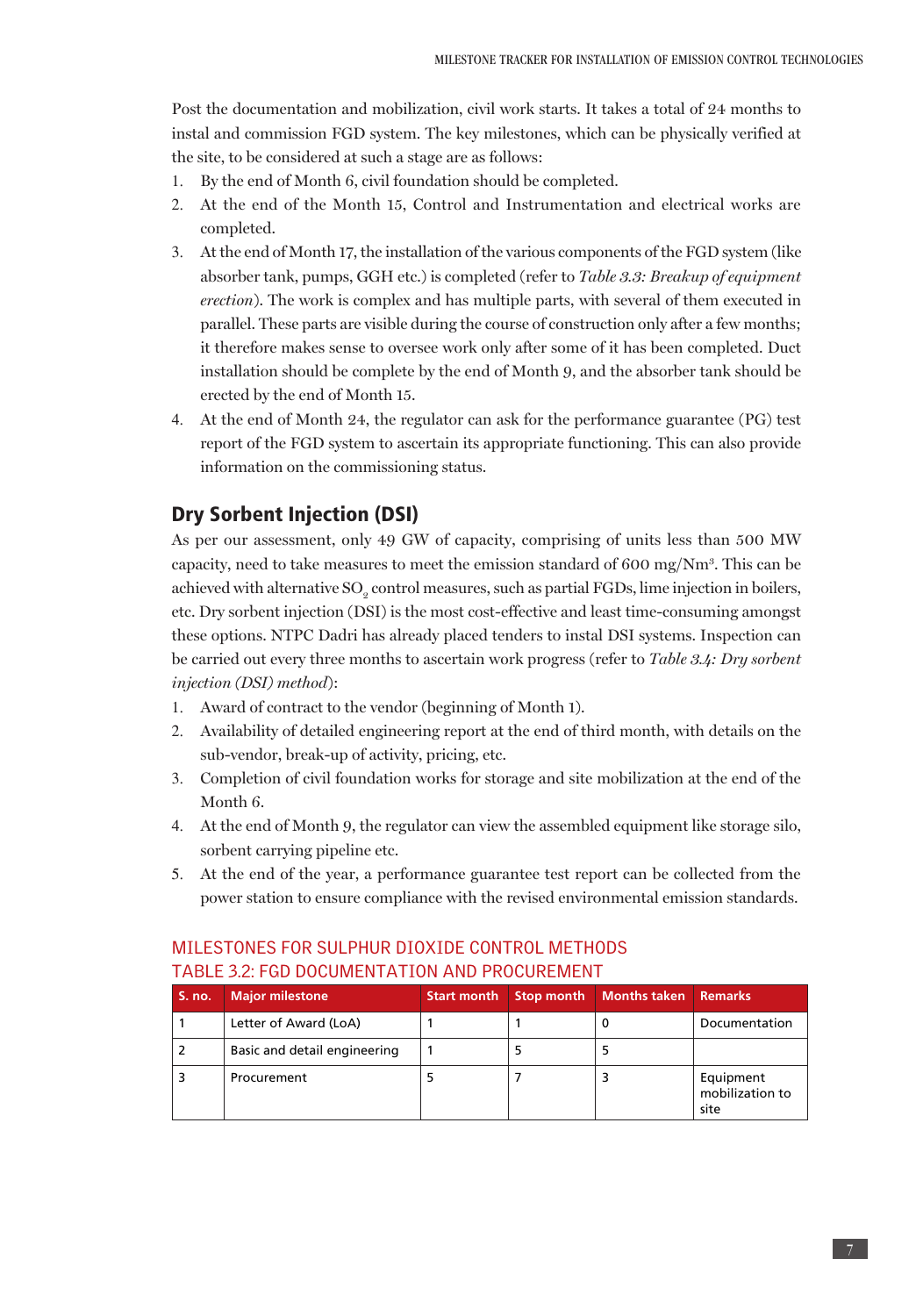#### TABLE 3.3: FGD CONSTRUCTION

| S. no. | <b>Major milestone</b>     | <b>Start month</b> |    | Stop month   Months taken   Remarks |                        |
|--------|----------------------------|--------------------|----|-------------------------------------|------------------------|
|        | Civil foundation           |                    |    |                                     |                        |
|        | Electrical and C&I work    | 4                  | 15 | 12                                  |                        |
| 3      | Equipment erection*        |                    | 17 | 16                                  | Construction<br>period |
| 4      | Trial operation            | 18                 | 23 | 6                                   |                        |
| 5      | Performance quarantee test | -23                | 24 |                                     |                        |

#### \*BREAKUP OF EQUIPMENT ERECTION

| S. no.       | <b>Major milestone</b>                 | <b>Start month</b> | Stop month | <b>Months taken</b> |
|--------------|----------------------------------------|--------------------|------------|---------------------|
| a)           | Gas-to-gas heater                      | 5                  |            | 3                   |
| b)           | Limestone handling system              | 5                  | 8          | 4                   |
| $\mathsf{c}$ | Duct support and installation          | 4                  | 9          | 6                   |
| d)           | Gypsum dewatering house                | 2                  | 13         | 12                  |
| e)           | Booster fan                            | 6                  | 13         | 6                   |
| f)           | Absorber and its internal installation | 3                  | 15         | 12                  |
| g)           | Painting and insulation                | 13                 | 16         | 4                   |
| h)           | FGD control room                       | 9                  | 17         | 9                   |

#### TABLE 3.4: DRY SORBENT INJECTION (DSI) METHOD

| <b>S. no.</b> | <b>Major milestone</b>          | <b>Start month</b> | Stop month | <b>Months</b> |
|---------------|---------------------------------|--------------------|------------|---------------|
|               | Letter of Award (LoA)           |                    |            |               |
|               | Planning and detail engineering |                    |            |               |
|               | Civil foundation                |                    |            |               |
|               | Equipment erection              |                    |            |               |
|               | Trial operation and PG test     |                    |            |               |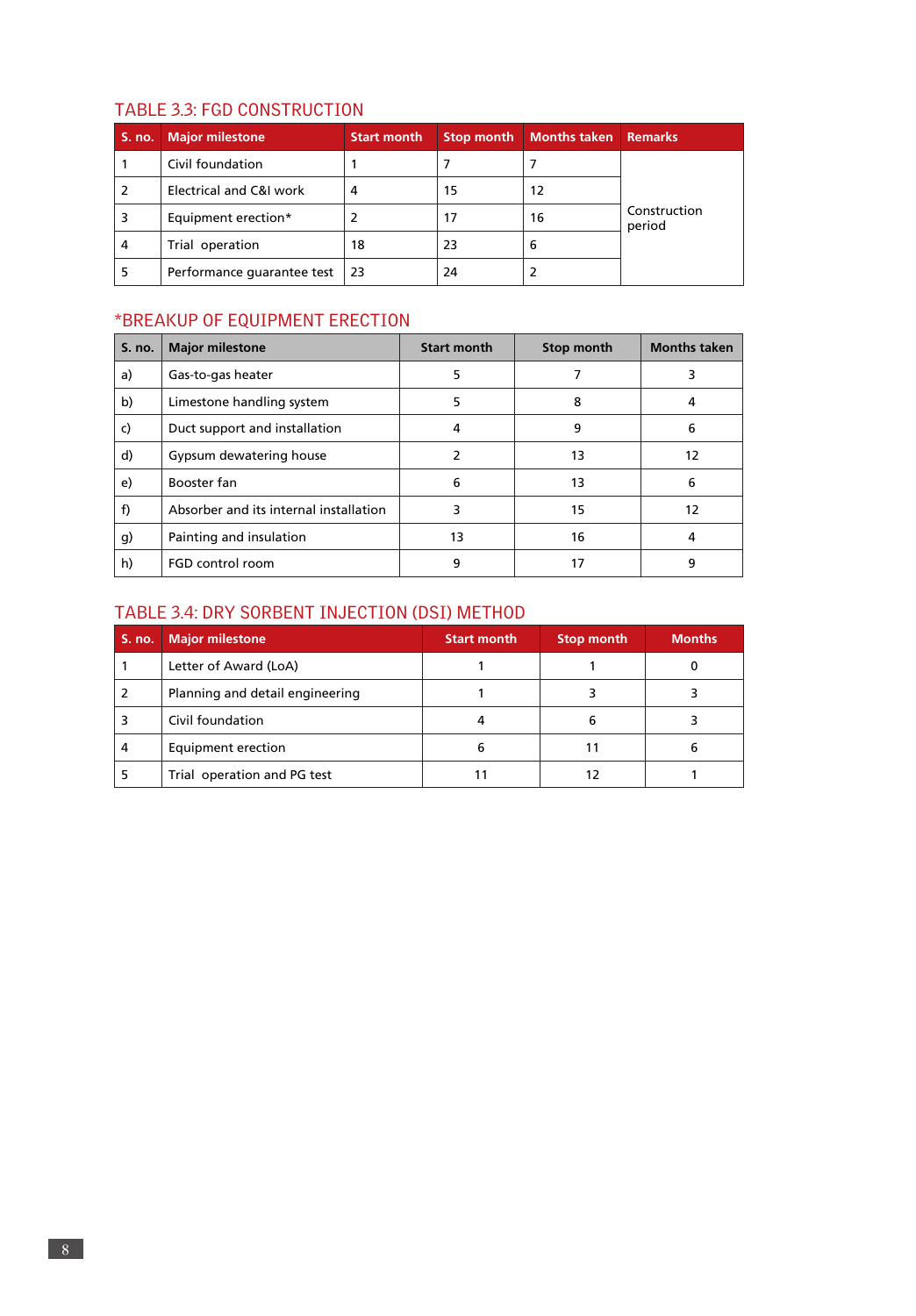# 4. CONTROLLING OXIDES OF NITROGEN

As per CPCB directives, 163 GW will require upgradation to meet the oxides of nitrogen standards. CPCB has identified the installation and/or upgradation of low-NO<sub>x</sub> burners (LNBs) and overfire air (OFA) systems alongside automated Combustion Optimization among other technology options for achieving this. These are rigorous studies involving modifications to the existing boiler. Time taken to achieve compliance through implementation varies with the complexity of the system adopted.

Combustion optimization is a highly preferred option, as it incurs minimal cost and requires very little time—in a span of three months, the work can be completed (see *Table 4.1: Process and timelines for combustion optimization)*. The regulator may choose to monitor it at the end of Month 3, or seek an update on the progress at regular intervals in the following manner:

- 1. Beginning of Project: Ensure plant has awarded the contract to the vendor with a certain token advance.
- 2. End of Week 6: the sensors necessary to monitor—temperature, coal flow, air flow, etc. would have been installed.
- 3. End of Week 8: Computational fluid dynamics report—analysing various scenarios and action plans to reduce  $\mathrm{NO}_{\mathrm{x}}$  will be available with the plant.
- 4. End of Week 12: Necessary retrofit and adjustments to the combustion systems take place. Subsequently, a plant performance guarantee (PG) report can be collected from the plant to ascertain compliance.

| S. no.         | <b>Description</b>                                                                                                                                                                                                                  | <b>Total time taken</b><br>(in weeks) | <b>End time</b><br>(in weeks) |
|----------------|-------------------------------------------------------------------------------------------------------------------------------------------------------------------------------------------------------------------------------------|---------------------------------------|-------------------------------|
| 1              | Note to proceed given to the vendor by power plant (this<br>is a prerequisite for initiating the process)                                                                                                                           | $\Omega$                              | $\mathbf{0}$                  |
| $\overline{2}$ | Planning and engineering completed<br>• Schedules are prepared<br>• Targets determined                                                                                                                                              | $\overline{2}$                        | 2                             |
| 3              | Installation of boiler combustion optimization sensors<br>(coal flow, air flow, $O2$ , CO, and loss of ignition or<br>unburnt carbon sensors)                                                                                       | 4                                     | 6                             |
| 4              | Baseline testing before the retrofit (which will include -<br>specifications of existing equipment, boiler operating and<br>performance data, stack sampling for current emissions,<br>and proximate and ultimate analysis of coal) | 1                                     | 7                             |
| 5              | Furnace modelling (CFD analysis)                                                                                                                                                                                                    | 1                                     | 8                             |
| 6              | Retrofit of coal mills and burner pipes with damper<br>systems, retrofit of burners with individual flow controls                                                                                                                   | 3                                     | 11                            |
| $\overline{7}$ | Total hot commissioning of the system                                                                                                                                                                                               | 1                                     | 12                            |
| 8              | Boiler tuning including all necessary changes to<br>combustion control loops in the DCS                                                                                                                                             | 1                                     | 13                            |
| 9              | Training of plant personnel and documentation                                                                                                                                                                                       | 1                                     | 14                            |
|                | <b>Total time</b>                                                                                                                                                                                                                   | 14 weeks<br>$(3-4$ months)            |                               |

#### TABLE 4.1: PROCESS AND TIMELINES FOR COMBUSTION OPTIMIZATION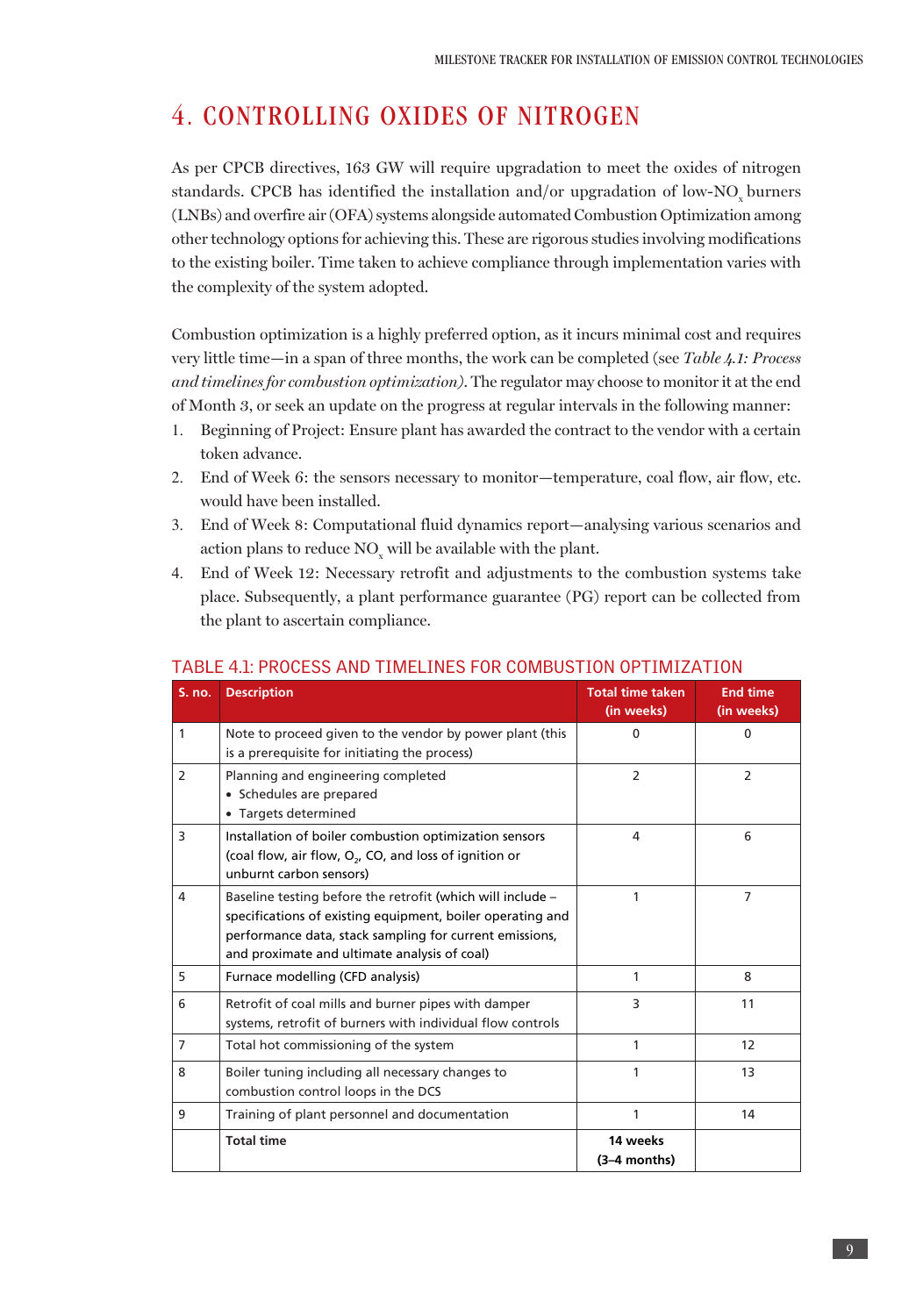Installation of LNB and OFA system takes more time as it involves modification of the burner system. In general it takes about eight months to install and commission LNB and OFA system (see *Table 4.2: Processes and Timelines of LNB and OFA*). The regulators can monitor progress at the site on a bi-monthly basis in the following manner:

- 1. Beginning of project: The 'note to proceed' letter has been issued to the vendor with the payment of a certain advance amount, receipt for which can be furnished.
- 2. End of Week 6: Computation fluid dynamic (CFD) report is available with the plant, which analyses various scenarios. A work schedule to reduce  $\mathrm{NO}_{\mathrm{x}}$  from the plant is drawn up, which can be furnished on request.
- 3. End of Week 12: Detailed engineering report containing information such as design of LNBs is generated. Based on this, manufacturing orders are placed. Copy of the order can be requested.
- 4. End of Week 24: Installation of the actual components takes place at the plant. Verification can be done by checking for the availability of the equipment at the plant.
- 5. End of Week 30: System has been commissioned post a PG test. Reports can be collected to ensure successful installation and compliance. It is advisable that the regulators collect information on the capacity-building efforts by the power station officials. This will ensure proper functioning and longevity of the equipment.

| S. no.         | <b>Description</b>                                                                                                                                                                                                                                            | <b>Total time</b><br>taken (weeks) | <b>End time</b><br>(weeks) |
|----------------|---------------------------------------------------------------------------------------------------------------------------------------------------------------------------------------------------------------------------------------------------------------|------------------------------------|----------------------------|
| $\mathbf{1}$   | Note to proceed given to the vendor by power plant (this is<br>a prerequisite for initiating the process)                                                                                                                                                     | 0                                  | $\mathbf{0}$               |
| $\overline{2}$ | Planning and engineering completed<br>• Schedules are prepared<br>• Targets determined                                                                                                                                                                        | $\overline{2}$                     | $\overline{2}$             |
| 3              | Installation of boiler combustion optimization sensors<br>(coal flow, air flow, O <sub>2</sub> , CO, and loss of ignition or unburnt<br>carbon sensors)                                                                                                       | 4                                  | 6                          |
| 4              | Gathering baseline data before the retrofit (which will<br>include specifications of existing equipment, boiler<br>operating and performance data, stack sampling for current<br>emissions, and proximate and ultimate analysis of coal)                      | 1                                  | $\overline{7}$             |
| 5              | Furnace modelling (CFD analysis)                                                                                                                                                                                                                              | 1                                  | 8                          |
| 6              | Basic engineering followed by detailed design of low-<br>NO <sub>v</sub> combustion system (either designing a new LNB or<br>modifying the existing burner system)                                                                                            | 4                                  | 12                         |
| $\overline{7}$ | Manufacturing and prefabrication of low-NO <sub>v</sub> burners                                                                                                                                                                                               | 10                                 | 22                         |
| 8              | Burners and allied components supplied to the power plant                                                                                                                                                                                                     | 1                                  | 23                         |
| 9              | Actual installation of low-NO <sub>x</sub> burners and OFA system (This<br>stage involves actual down time of plant)<br>• Burner installation<br>• Modifications to the existing pulverized coal piping<br>• OFA duct work and injectors<br>• Control dampers | 4                                  | 27                         |
| 10             | System commissioning<br>• Cold commissioning<br>• Hot commissioning                                                                                                                                                                                           | 1                                  | 28                         |
| 11             | Boiler tuning including all necessary changes to combustion<br>control loops in the DCS                                                                                                                                                                       | 1                                  | 29                         |
| 12             | Training of plant personnel and documentation                                                                                                                                                                                                                 | 1                                  | 30                         |
|                | <b>Total time</b>                                                                                                                                                                                                                                             | 30 weeks<br>(6-8 months)           |                            |

#### TABLE 4.2: PROCESS AND TIMELINES FOR INSTALLATION OF LNB AND OFA